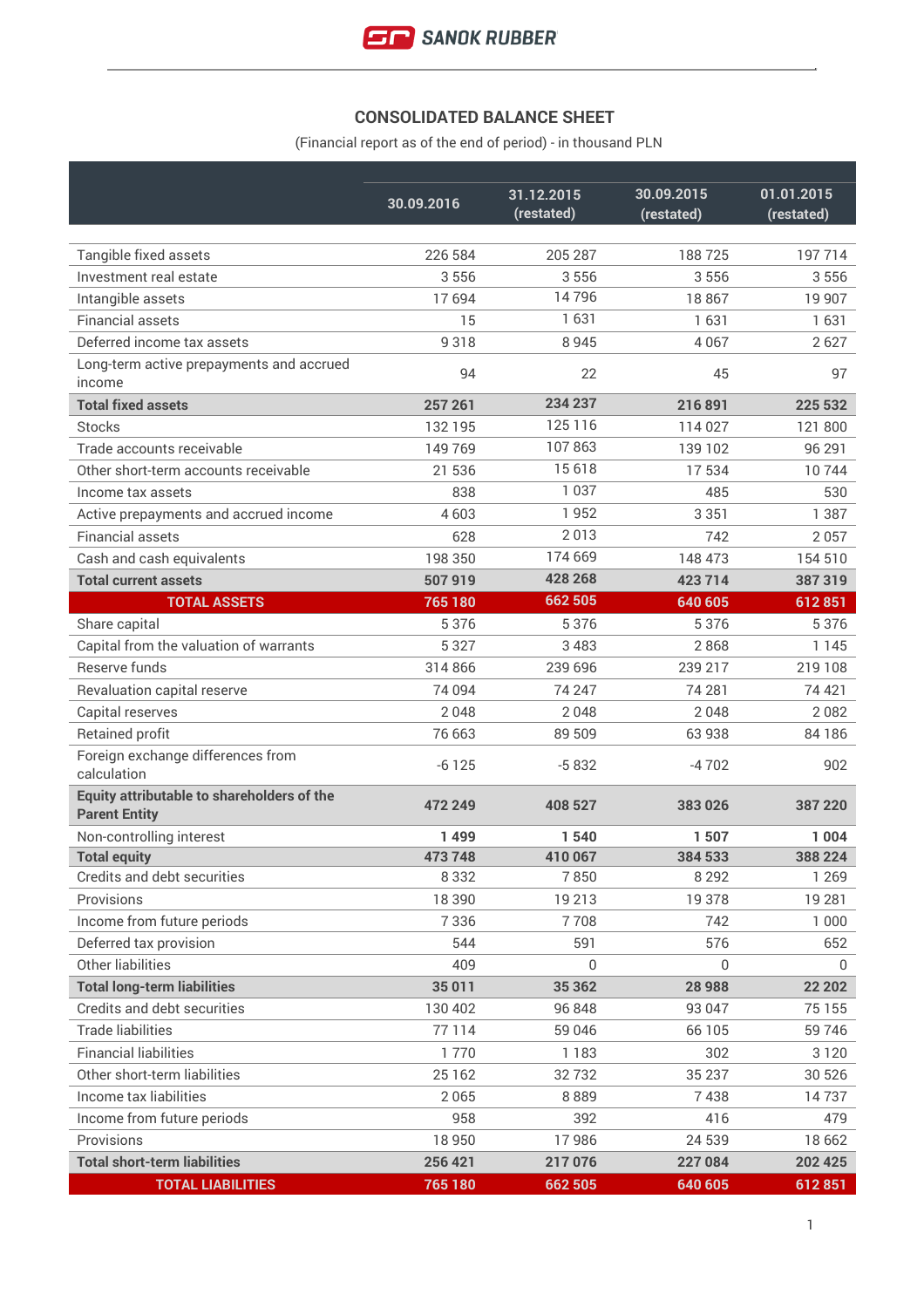#### **CONSOLIDATED PROFIT AND LOSS ACCOUNT**

|                                              | 01.07.2016 | 01.01.2016 | 01.07.2015               | 01.07.2015               |
|----------------------------------------------|------------|------------|--------------------------|--------------------------|
|                                              | 30.09.2016 | 30.09.2016 | 30.09.2015<br>(restated) | 30.09.2015<br>(restated) |
| Sales revenue                                | 237 195    | 700 187    | 236 560                  | 692 108                  |
| Cost of sales                                | 172 275    | 507 304    | 174799                   | 522 173                  |
| <b>Gross profit on sales</b>                 | 64 920     | 192883     | 61761                    | 169 935                  |
| Selling cost                                 | 7337       | 20839      | 7452                     | 19 452                   |
| General and administrative expenses          | 20751      | 66819      | 18923                    | 64 209                   |
| <b>Core business result</b>                  | 36832      | 105 225    | 35 386                   | 86 274                   |
| Other operating income                       | 2781       | 14752      | 907                      | 5 1 4 0                  |
| Other operating expenses                     | 3753       | 9882       | 1 1 7 9                  | 1966                     |
| <b>Operating result</b>                      | 35860      | 110 095    | 35 1 14                  | 89 448                   |
| <b>Financial income</b>                      | 4937       | 6657       | 1 0 7 0                  | 5859                     |
| <b>Financial expenses</b>                    | 1 2 5 0    | 3 3 4 7    | 2040                     | 4086                     |
| Pre-tax profit                               | 39 547     | 113 405    | 34 144                   | 91 221                   |
| Income tax                                   | 7850       | 23 851     | 6937                     | 19616                    |
| current                                      | 7381       | 24 2 68    | 7391                     | 20868                    |
| deferred                                     | 469        | $-417$     | $-454$                   | $-1252$                  |
|                                              |            |            |                          |                          |
| <b>Net profit</b>                            | 31 697     | 89 554     | 27 207                   | 71 605                   |
|                                              |            |            |                          |                          |
| attributable to shareholders of the Parent   | 31 556     | 89012      | 26 8 8 8                 | 71 095                   |
| attributable to non-controlling interest     | 141        | 542        | 319                      | 510                      |
| Weighted-average number of shares            |            | 26 881 922 |                          | 26 881 922               |
| Earnings per share                           |            | 3,31       |                          | 2,66                     |
| Weighted-average diluted number of<br>shares |            | 27 957 194 |                          | 27 957 194               |
| Diluted earnings per share                   |            | 3,18       |                          | 2,56                     |
|                                              |            |            |                          |                          |
| Revenue from sales of products               | 216 603    | 641 265    | 213819                   | 618 131                  |
| Revenue from sales of goods and              | 11869      | 40 199     | 17840                    | 59 311                   |
| Other revenues                               | 8723       | 18723      | 4 9 0 1                  | 14 6 6 6                 |
| <b>Total sales revenue including</b>         | 237 195    | 700 187    | 236 560                  | 692 108                  |
| of witch                                     |            |            |                          |                          |
| revenue generated locally                    | 72 286     | 214 584    | 70733                    | 208 103                  |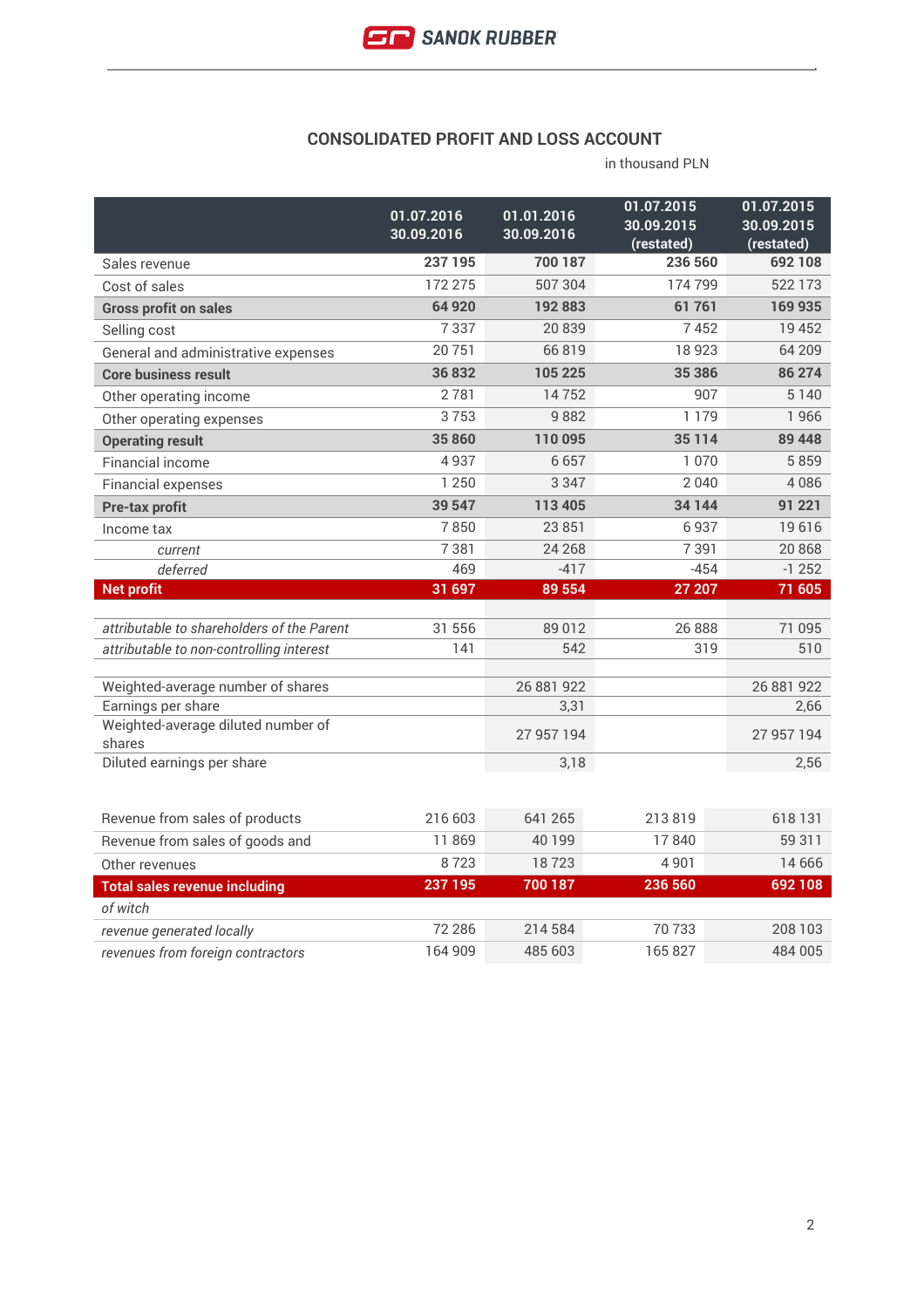

#### **CONSOLIDATED CASH FLOW STATEMENT**

|                                                               |              | For the period from 01.01 to 30.09 |
|---------------------------------------------------------------|--------------|------------------------------------|
|                                                               | 2016         | 2015 (restated)                    |
| <b>Net profit</b>                                             | 89012        | 71 095                             |
| <b>Total adjustments:</b>                                     | $-35003$     | 1802                               |
| Profit attributable to the non-controlling shareholders       | 542          | 510                                |
| Depreciation                                                  | 26 679       | 27410                              |
| Net foreign exchange (gains) losses<br>$\qquad \qquad -$      | 405          | -1 492                             |
| Net interest and dividends<br>$\qquad \qquad -$               | 759          | 633                                |
| Income tax on profit before taxation<br>$\qquad \qquad -$     | 24 268       | 20868                              |
| (Gains) losses from investing activities<br>$\qquad \qquad -$ | $-599$       | $-1569$                            |
| Change in provisions                                          | 94           | 4639                               |
| Change in stocks                                              | 592          | 7772                               |
| Change in accounts receivable<br>$\qquad \qquad -$            | $-35941$     | -43 877                            |
| Change in liabilities                                         | 51           | 15 6 20                            |
| Change in active prepayments and accrued income               | $-2492$      | $-2412$                            |
| Other adjustments<br>$\qquad \qquad -$                        | $-1543$      | 1546                               |
| Income tax paid                                               | $-31052$     | $-27846$                           |
| <b>Net cash from operating activities</b>                     | 70775        | 72 897                             |
| Income from sales of tangible and intangible fixed assets     | 3 3 4 6      | 12 2 3 2                           |
| Acquisition of tangible and intangible fixed assets           | $-28979$     | $-34569$                           |
| Income from financial assets                                  | 22           | 0                                  |
| Dividend paid to minority shareholders                        | $-602$       | $-15$                              |
| Outflows for financial assets                                 | $-17573$     | 0                                  |
| Other                                                         | $-7329$      | $-10406$                           |
| <b>Net cash from investing activities</b>                     | $-51115$     | $-32758$                           |
| Proceeds from credits taken                                   | 31 678       | 196819                             |
| Other financial income                                        | 698          | $\Omega$                           |
| Repayment of credits                                          | $\mathbf{0}$ | $-171906$                          |
| Exchange differences                                          | $-647$       | 778                                |
| Interest paid                                                 | $-753$       | -631                               |
| Dividend paid to shareholders                                 | 26 882       | $-71237$                           |
| Other                                                         | $-59$        | $-13$                              |
| <b>Net cash from financing activities</b>                     | 4 0 3 5      | $-46$ 190                          |
| Change in cash                                                | 23 695       | $-6051$                            |
| Change in cash resulting from foreign exchange differences    | $-14$        | 15                                 |
| Cash at beginning of period                                   | 174 669      | 154 510                            |
| Change in net cash                                            | 23 681       | $-6036$                            |
| <b>Cash at end of period</b>                                  | 198 350      | 148 474                            |
| including restricted cash                                     | 119          | 117                                |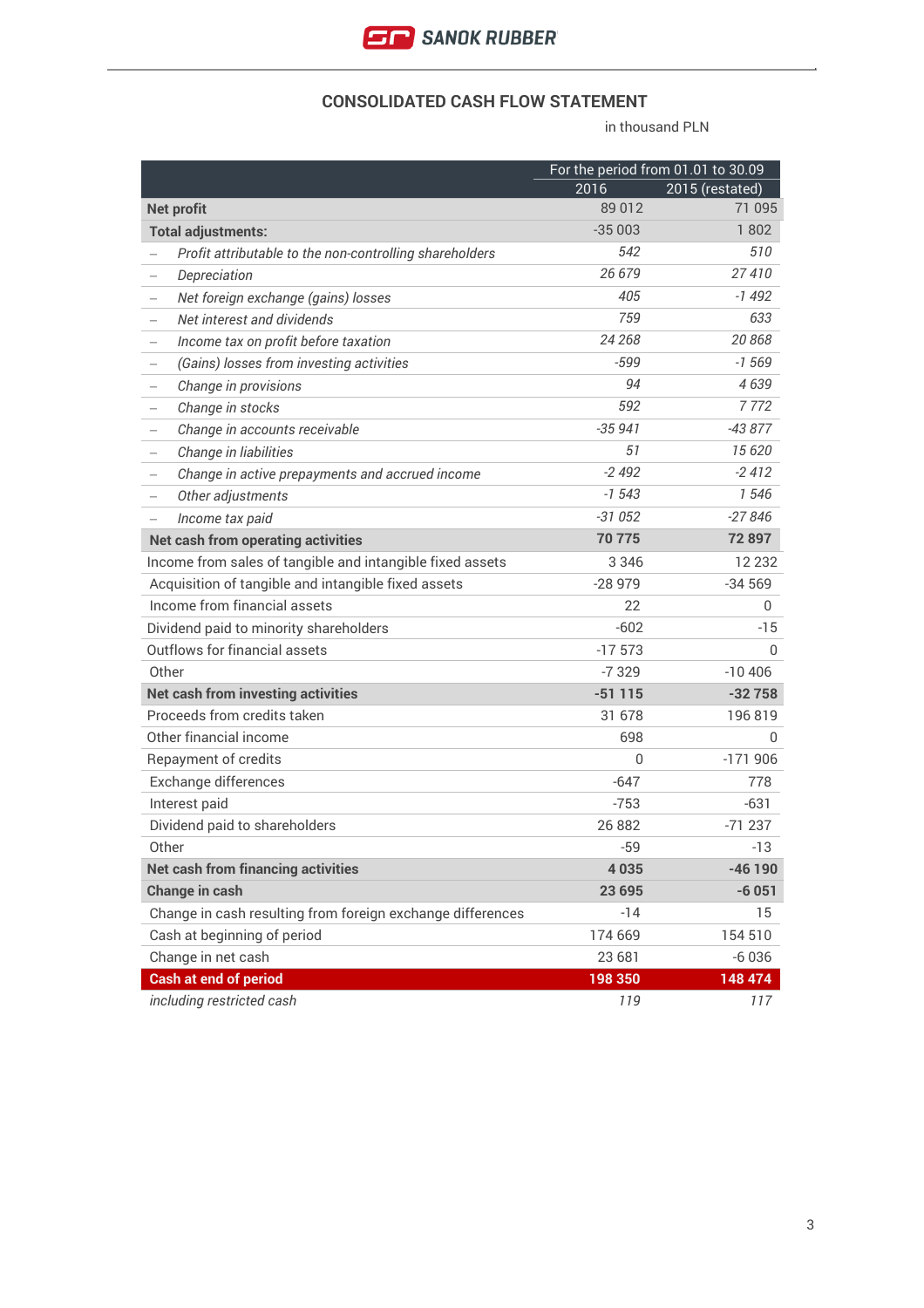# **BALANCE SHEET OF SANOK RC SA**

(Financial report as of the end of period) - in thousand PLN

|                                                    | 30.09.2016 | 31.12.2015<br>(restated) | 30.09.2015<br>(restated) | 01.01.2015<br>(restated) |
|----------------------------------------------------|------------|--------------------------|--------------------------|--------------------------|
| <b>ASSETS</b>                                      |            |                          |                          |                          |
| Tangible fixed assets                              | 147383     | 149 844                  | 134 573                  | 142714                   |
| Investment real estate                             | 109        | 109                      | 109                      | 109                      |
| Intangible assets                                  | 11 453     | 13572                    | 17894                    | 19 162                   |
| <b>Financial assets</b>                            | 104778     | 62 280                   | 58 704                   | 60 582                   |
| Deferred income tax assets                         | 2917       | 2648                     | 2967                     | 1744                     |
| Long-term active prepayments and<br>accrued income | 29         | 22                       | 45                       | 97                       |
| <b>Total fixed assets</b>                          | 266 669    | 228 475                  | 214 292                  | 224 408                  |
| <b>Stocks</b>                                      | 68726      | 68 672                   | 61 267                   | 69 871                   |
| Trade accounts receivable                          | 121710     | 99 1 1 3                 | 121 332                  | 87313                    |
| Other short-term accounts receivable               | 11 541     | 7567                     | 11 566                   | 4618                     |
| Active prepayments and accrued<br>income           | 1128       | 681                      | 1 1 5 6                  | 549                      |
| <b>Financial assets</b>                            | 11 344     | 10 273                   | 8915                     | 1 4 9 3                  |
| Cash and cash equivalents                          | 187980     | 161 265                  | 132 977                  | 141 453                  |
| <b>Total current assets</b>                        | 402 429    | 347 571                  | 337 213                  | 305 297                  |
| <b>TOTAL ASSETS</b>                                | 669098     | 576 046                  | 551 505                  | 529 705                  |
|                                                    |            |                          |                          |                          |
| Share capital                                      | 5 3 7 6    | 5 3 7 6                  | 5 3 7 6                  | 5 3 7 6                  |
| Reserve funds                                      | 292 011    | 222 831                  | 222 713                  | 205 925                  |
| Revaluation capital reserve                        | 69758      | 69 9 19                  | 69 950                   | 69 952                   |
| Capital from the valuation of warrants             | 5 3 2 8    | 3 4 8 3                  | 2868                     | 1 1 4 5                  |
| <b>Retained profit</b>                             | 93727      | 95 901                   | 73 512                   | 87762                    |
| <b>Total shareholders' equity</b>                  | 466 200    | 397 510                  | 374 419                  | 370 160                  |
| Provisions                                         | 14 0 50    | 14718                    | 14852                    | 15 500                   |
| Income from future periods                         | 386        | 620                      | 704                      | 961                      |
| <b>Total long-term liabilities</b>                 | 14 4 36    | 15 3 38                  | 15 5 5 6                 | 16 461                   |
| Credits and debt securities                        | 115 286    | 87 404                   | 85 396                   | 63 697                   |
| <b>Trade liabilities</b>                           | 52 625     | 42 449                   | 46 852                   | 38746                    |
| <b>Financial liabilities</b>                       | 37         | 1 0 7 2                  | 76                       | 2 3 9 3                  |
| Other short-term liabilities                       | 6429       | 10511                    | 5 0 7 4                  | 8 5 4 7                  |
| Income tax liabilities                             | 1895       | 8794                     | 7198                     | 14703                    |
| Income from future periods                         | 318        | 382                      | 410                      | 463                      |
| Provisions                                         | 11872      | 12 5 8 6                 | 16524                    | 14 535                   |
| <b>Total short-term liabilities</b>                | 188 462    | 163 198                  | 161 530                  | 143 084                  |
| <b>TOTAL LIABILITIES</b>                           | 669098     | 576 046                  | 551 505                  | 529 705                  |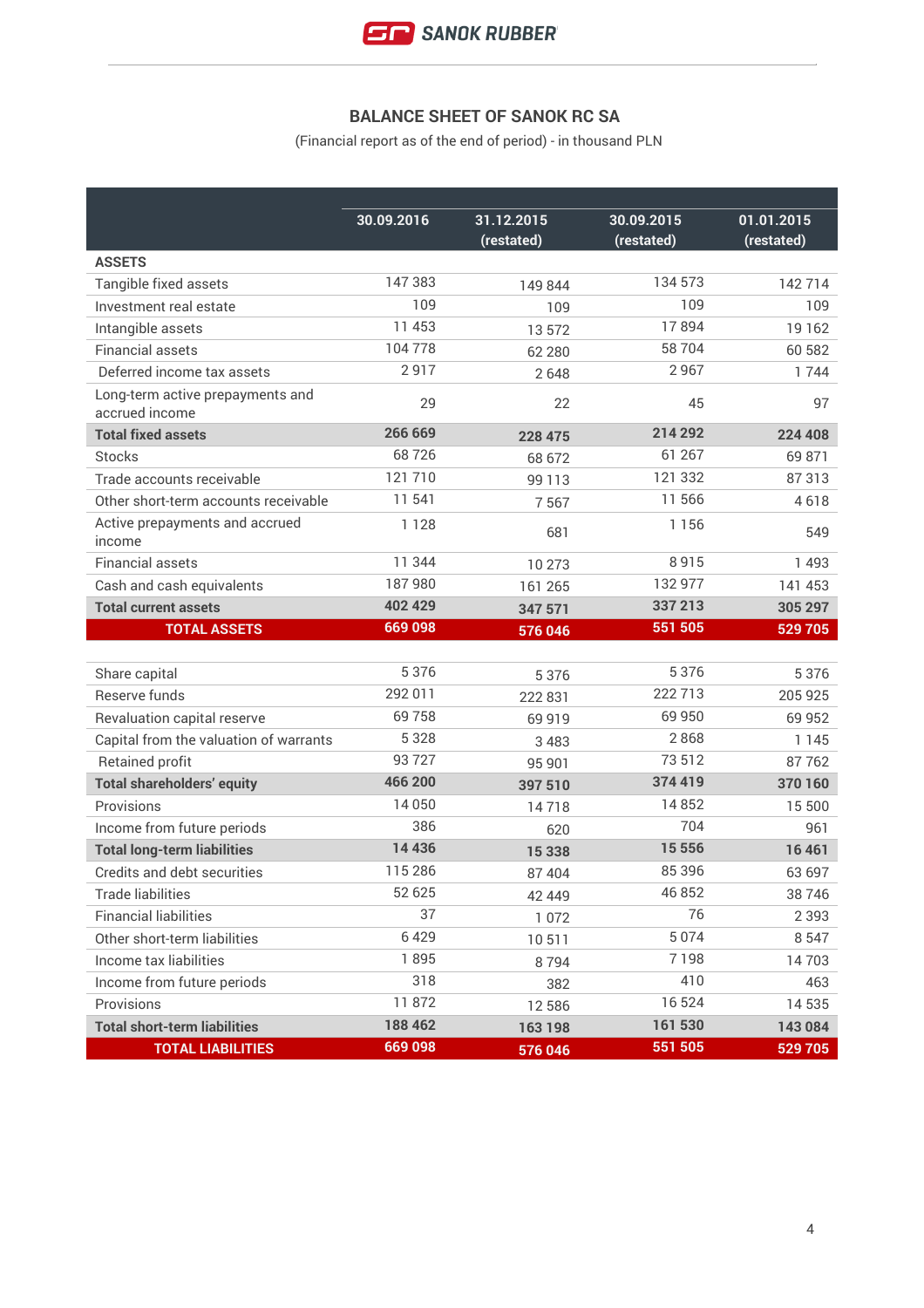### **PROFIT AND LOSS ACCOUNT OF SANOK RC SA**

|                                                    | 01.07.2016<br>30.09.2016 | 01.01.2016<br>30.09.2016 | 01.07.2015<br>30.09.2015 | 01.01.2015<br>30.09.2015 |
|----------------------------------------------------|--------------------------|--------------------------|--------------------------|--------------------------|
|                                                    |                          |                          | (restated)               | (restated)               |
| Sales revenue                                      | 167847                   | 513316                   | 157335                   | 463748                   |
| Cost of sales                                      | 122 022                  | 368 767                  | 115 950                  | 343 645                  |
| <b>Gross profit on sales</b>                       | 45825                    | 144 549                  | 41 385                   | 120 103                  |
| Selling cost                                       | 2686                     | 7 2 2 6                  | 2 1 0 7                  | 5 4 6 7                  |
| <b>General and administrative</b>                  | 9718                     | 30 575                   | 8747                     | 28 4 06                  |
| <b>Core business result</b>                        | 33 4 21                  | 106748                   | 30 531                   | 86 230                   |
| Other operating income                             | 399                      | 4851                     | 153                      | 1 3 5 8                  |
| Other operating expenses                           | 151                      | 531                      | 796                      | 1 3 6 8                  |
| <b>Operating result</b>                            | 33 669                   | 111 068                  | 29888                    | 86 220                   |
| <b>Financial income</b>                            | 2005                     | 7123                     | 1978                     | 7 3 6 9                  |
| <b>Financial expenses</b>                          | 663                      | 2 3 2 7                  | 1 2 3 8                  | 1784                     |
| Pre-tax profit                                     | 35 011                   | 115864                   | 30 628                   | 91 805                   |
| Income tax                                         | 6957                     | 22 137                   | 5978                     | 18 29 3                  |
| current                                            | 6805                     | 22 406                   | 6 6 6 4                  | 19 255                   |
| deferred                                           | 152                      | $-269$                   | $-686$                   | $-962$                   |
| <b>Net profit</b>                                  | 28 054                   | 93727                    | 24 650                   | 73 512                   |
|                                                    |                          |                          |                          |                          |
| Weighted-average number of<br>shares               |                          | 26 881 922               |                          | 26 881 922               |
| Earnings per share                                 |                          | 3,49                     |                          | 2,73                     |
| Weighted-average diluted<br>number of shares       |                          | 27 957 194               |                          | 27 957 194               |
| Diluted earnings per share                         |                          | 3,35                     |                          | 2,63                     |
|                                                    |                          |                          |                          |                          |
| Revenue from sales of products                     |                          | 507 948                  |                          | 451 461                  |
| Revenue from sales of goods<br>and materials       |                          | 2833                     |                          | 1569                     |
| Other revenues                                     |                          | 2 5 3 5                  |                          | 10718                    |
| <b>Total sales revenue including</b>               |                          | 513316                   |                          | 463748                   |
| of witch                                           |                          |                          |                          |                          |
| revenue generated locally<br>revenues from foreign |                          | 178 024                  |                          | 162 216                  |
| contractors                                        |                          | 335 292                  |                          | 301 532                  |